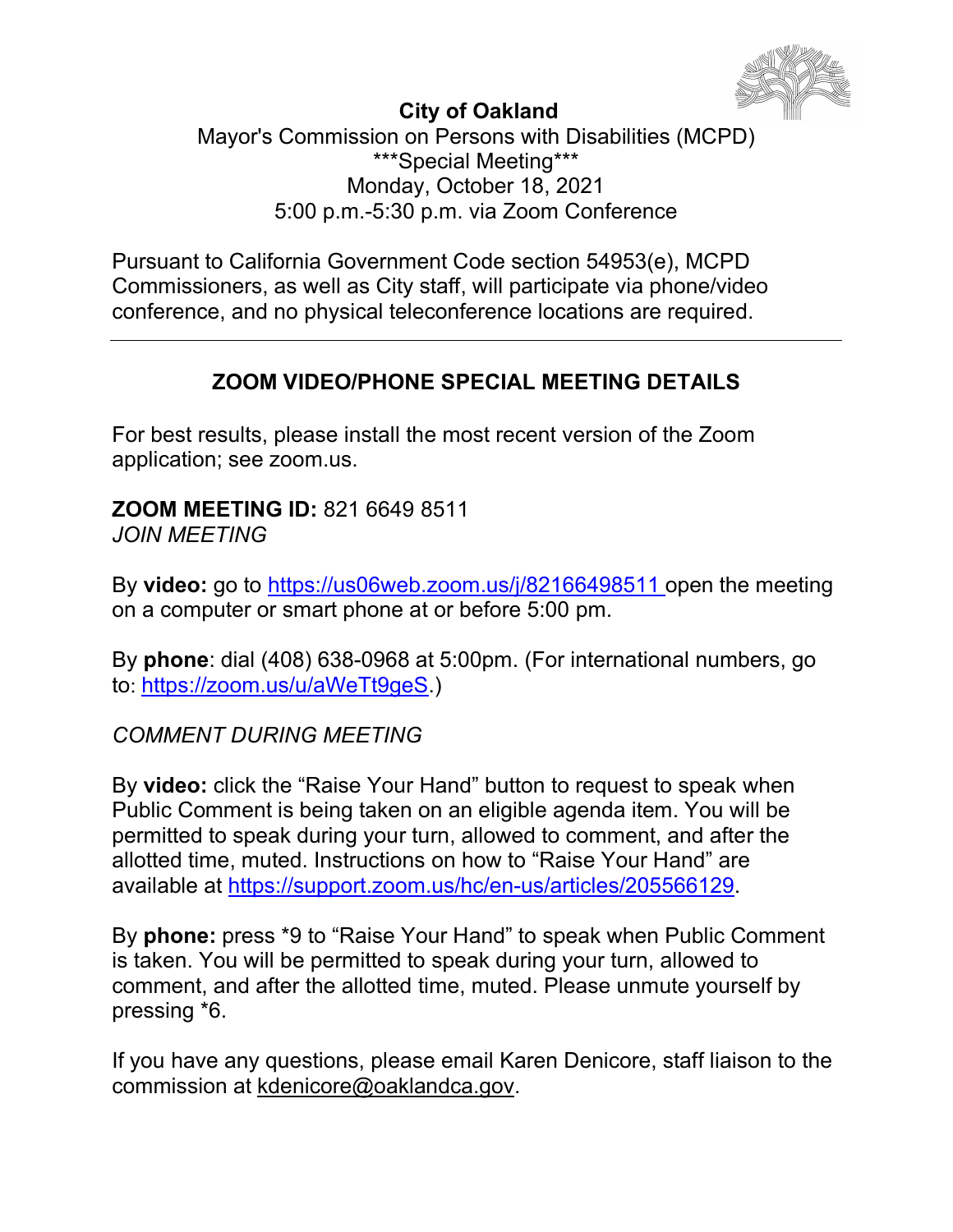**MCPD Webpage:** [www.oaklandca.gov/boards](http://www.oaklandca.gov/boards-commissions/mayorscommission-on-persons-with-disabilities)[commissions/mayorscommission-on-persons-with-disabilities](http://www.oaklandca.gov/boards-commissions/mayorscommission-on-persons-with-disabilities)

**Subscribe to MCPD's mailing list:**  oaklandca19202.activehosted.com/f/100

**Commissioners:** Noah Smith (Chair), Thomas Gregory (Vice Chair), Cathy Eberhardt, Marjorie Lynne, Karen Nakamura, Frank Sperling, and Howard Tevelson

**Commission staff:** Anh Nguyen, ADA Programs Division Manager; Karen Denicore, ADA Program Analyst l

**\*\*\*Special Meeting Agenda\*\*\***

- 1. Teleconference Protocol, Roll Call/Determination of Quorum
- 2. Open Forum

Any person may directly address the Commission on any items within the jurisdiction of this Commission not on the agenda for today. Speakers wishing to address a specific item on the agenda may do so at the time the item is being considered.

- 3. 2021 Virtual Meeting Resolution to continue teleconference meetings *(Exhibit A)*
	- Recommendation: The Commission adopt a resolution determining that conducting in- person meetings of the Oakland Mayor's Commission on Persons with Disabilities and its committees would present imminent risks to attendees' health, and electing to continue conducting meetings using teleconferencing in accordance with California government code section 54953(e), a provision of AB-361 *(Exhibit B)*
- 4. Adjournment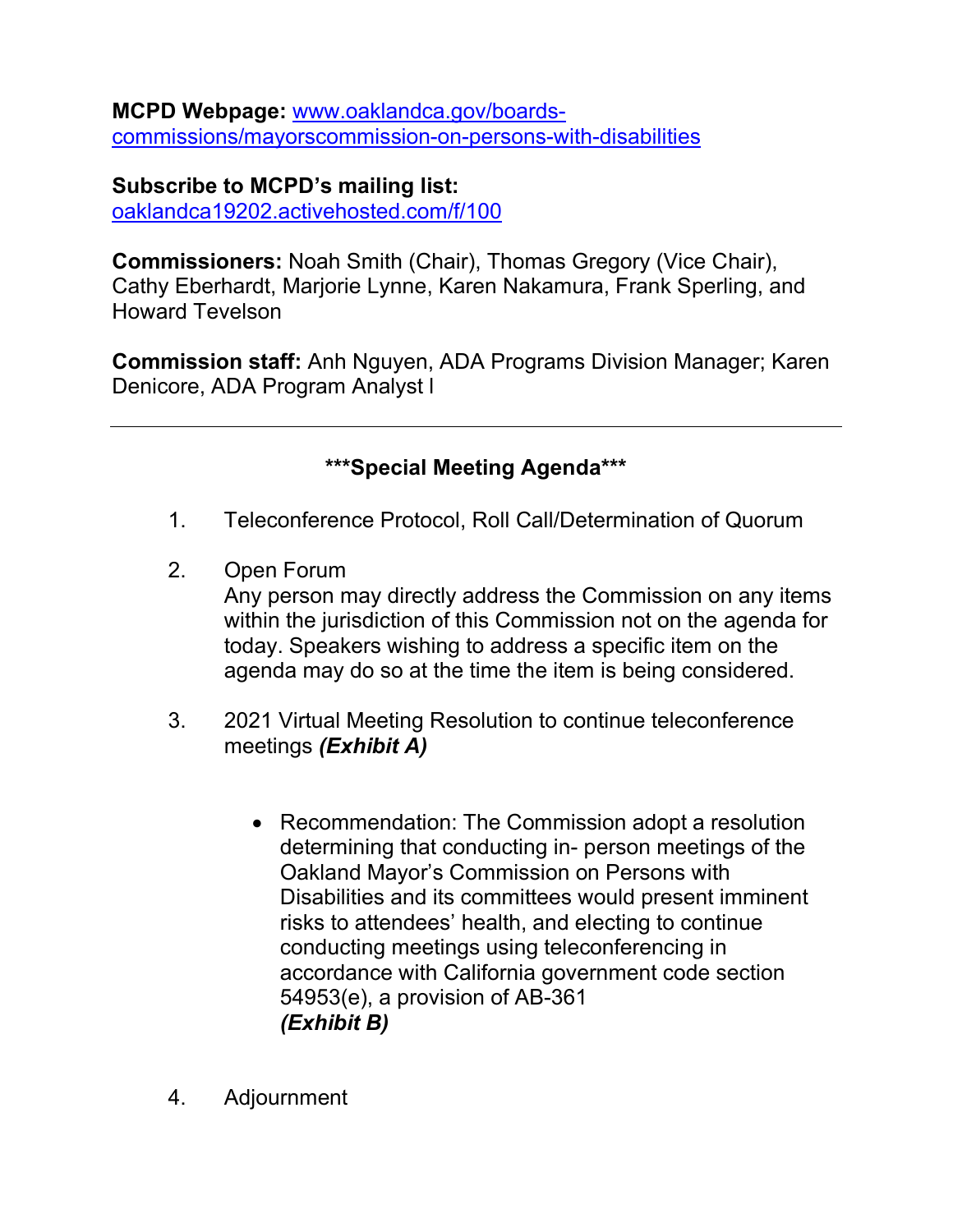## Note: The Commission May Take Action on Any Item on the Agenda

Agenda item start times are approximate and are provided as a courtesy guide only. Timing and order of items may change as part of Agenda Modification and Approval and/or as needed based on staff and time availability during the course of the meeting.



This meeting location is wheelchair accessible. To request disability-related accommodations or to request American Sign Language (ASL), Cantonese, Mandarin, or Spanish language interpreter, please email adaprograms@oaklandca.gov or call (510) 238-5219 (V) or 711 (California Relay Service) at least five (5) business days before the meeting. Please refrain from wearing scented products to this meeting as a courtesy to attendees with chemical sensitivities.

Esta reunión es accesible para sillas de ruedas. Si desea solicitar adaptaciones relacionadas con discapacidades, o para pedir un intérprete de en español, Cantones, mandarín o de lenguaje de señas (ASL) por favor envié un correo electrónico a adaprograms@oaklandca.gov o llame al (510) 238-5219 (V) o al 711 para servicio de retransmisión (Relay service) por lo menos cinco días hábiles antes de la reunión. Se le pide de favor que no use perfumes a esta reunión como cortesía para los que tienen sensibilidad a los productos químicos. Gracias.

會場有適合輪椅出入設施。需要殘障輔助設施, 手語, 西班牙語, 粵語或國語 翻譯服務, 請在會議前五個⼯作 天電郵 adaprograms@oaklandca.gov 或致 電 (510) 238-5219 或 711 (電話傳達服務)。請避免塗搽香氛產品,參加者可 能對化學成分敏感。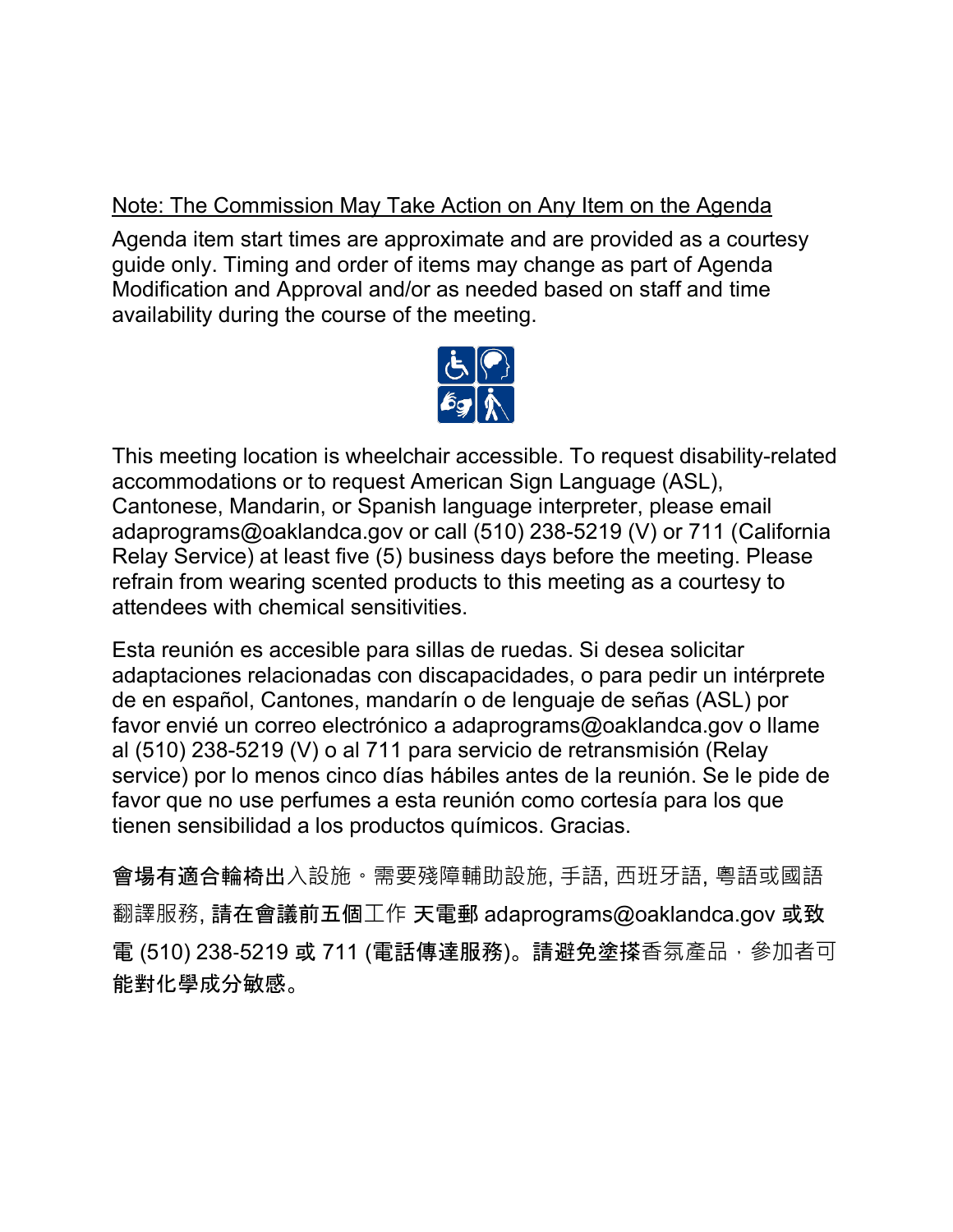# **OAKLAND Mayor's Commission on Persons with Disabilities (MCPD)**

## **2021 VIRTUAL MEETING RESOLUTION**

**ADOPT A RESOLUTION DETERMINING THAT CONDUCTING IN-PERSON MEETINGS OF THE MAYOR'S COMMISSION ON PERSONS WITH DISABILITIES (MCPD) AND ITS COMMITTEES WOULD PRESENT IMMINENT RISKS TO ATTENDEES' HEALTH, AND ELECTING TO CONTINUE CONDUCTING MEETINGS USING TELECONFERENCING IN ACCORDANCE WITH CALIFORNIA GOVERNMENT CODE SECTION 54953(e), A PROVISION OF AB-361.**

**WHEREAS,** on March 4, 2020, Governor Gavin Newsom declared a state of emergency related to COVID-19, pursuant to Government Code Section 8625, and such declaration has not been lifted or rescinded. *See* [https://www.gov.ca.gov/wp](https://www.gov.ca.gov/wp-content/uploads/2020/03/3.4.20-Coronavirus-SOE-Proclamation.pdf)[content/uploads/2020/03/3.4.20-Coronavirus-SOE-Proclamation.pdf](https://www.gov.ca.gov/wp-content/uploads/2020/03/3.4.20-Coronavirus-SOE-Proclamation.pdf)

**WHEREAS**, on March 9, 2020, the City Administrator in their capacity as the Director of the Emergency Operations Center (EOC), issued a proclamation of local emergency due to the spread of COVID-19 in Oakland, and on March 12, 2020, the City Council passed Resolution No. 88075 C.M.S. ratifying the proclamation of local emergency pursuant to Oakland Municipal Code (O.M.C.) section 8.50.050(C); and

**WHEREAS**, City Council Resolution No. 88075 remains in full force and effect to date; and

**WHEREAS**, the Centers for Disease Control (CDC) recommends physical distancing of at least six (6) feet whenever possible, avoiding crowds, and avoiding spaces that do not offer fresh air from the outdoors, particularly for people who are not fully vaccinated or who are at higher risk of getting very sick from COVID-19. *See* [https://www.cdc.gov/coronavirus/2019-ncov/prevent-getting-sick/prevention.html;](https://www.cdc.gov/coronavirus/2019-ncov/prevent-getting-sick/prevention.html)

**WHEREAS**, the CDC recommends that people who live with unvaccinated people avoid activities that make physical distancing hard. *See* [https://www.cdc.gov/coronavirus/2019-ncov/your-health/about-covid-19/caring-for](https://www.cdc.gov/coronavirus/2019-ncov/your-health/about-covid-19/caring-for-children/families.html)[children/families.html;](https://www.cdc.gov/coronavirus/2019-ncov/your-health/about-covid-19/caring-for-children/families.html)

**WHEREAS**, the CDC recommends that older adults limit in-person interactions as much as possible, particularly when indoors. *See* [https://www.cdc.gov/aging/covid19/covid19-older-adults.html;](https://www.cdc.gov/aging/covid19/covid19-older-adults.html)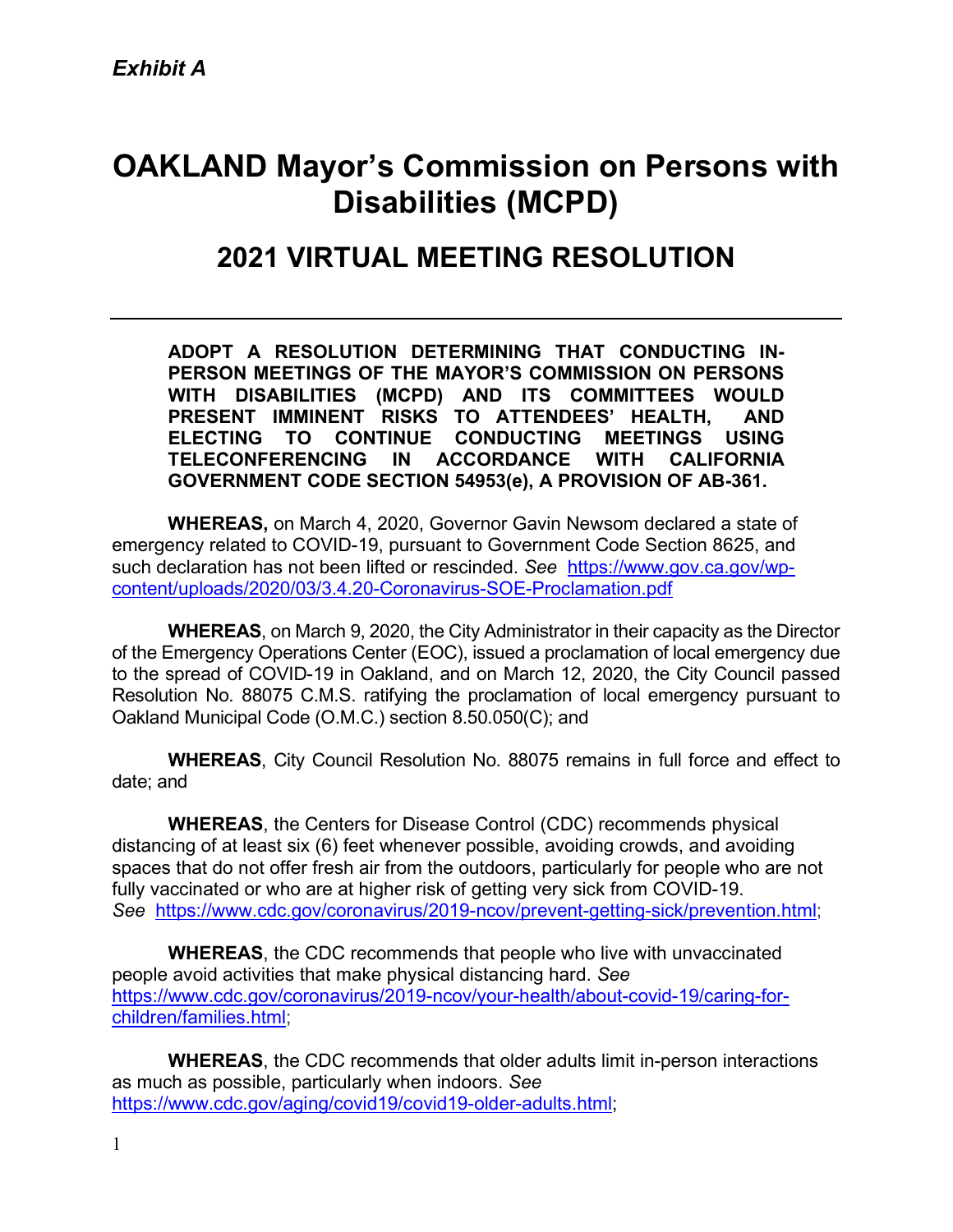**WHEREAS**, the CDC, the California Department of Public Health, and the Alameda County Public Health Department all recommend that people experiencing COVID-19 symptoms stay home. *See* [https://www.cdc.gov/coronavirus/2019-ncov/if](https://www.cdc.gov/coronavirus/2019-ncov/if-you-are-sick/steps-when-sick.html)[you-are-sick/steps-when-sick.html;](https://www.cdc.gov/coronavirus/2019-ncov/if-you-are-sick/steps-when-sick.html)

**WHEREAS**, persons without symptoms may be able to spread the COVID-19 virus. *See* [https://www.cdc.gov/coronavirus/2019-ncov/prevent-getting](https://www.cdc.gov/coronavirus/2019-ncov/prevent-getting-sick/prevention.html)[sick/prevention.html;](https://www.cdc.gov/coronavirus/2019-ncov/prevent-getting-sick/prevention.html)

**WHEREAS**, fully vaccinated persons who become infected with the COVID-19 Delta variant can spread the virus to others. *See* [https://www.cdc.gov/coronavirus/2019](https://www.cdc.gov/coronavirus/2019-ncov/vaccines/fully-vaccinated.html) [ncov/vaccines/fully-vaccinated.html;](https://www.cdc.gov/coronavirus/2019-ncov/vaccines/fully-vaccinated.html)

**WHEREAS**, the City's public-meeting facilities are indoor facilities that do not designed to ensure circulation of fresh / outdoor air, particularly during periods of cold and/or rainy weather, and were not designed to ensure that attendees can remain six (6) feet apart; now therefore be it:

**WHEREAS,** holding in-person meetings would encourage community members to come to City facilities to participate in local government, and some of them would be at high risk of getting very sick from COVID-19 and/or would live with someone who is at high risk; and

**WHEREAS,** in-person meetings would tempt community members who are experiencing COVID-19 symptoms to leave their homes in order to come to City facilities and participate in local government; and

**WHEREAS,** attendees would use ride-share services and/or public transit to travel to in-person meetings, thereby putting them in close and prolonged contact with additional people outside of their households; now therefore be it:

**RESOLVED:** that the MCPD finds and determines that the foregoing recitals are true and correct and hereby adopts and incorporates them into this Resolution; and be it

**FURTHER RESOLVED:** that, based on these determinations and consistent with federal, state and local health guidance, the MCPD determines that conducting in-person meetings would pose imminent risks to the health of attendees; and be it

**FURTHER RESOLVED:** that the MCPD firmly believes that the community's health and safety seriously and the community's right to participate in local government, are both critically important, and is committed to balancing the two by continuing to use teleconferencing to conduct public meetings, in accordance with California Government Code Section 54953(e), a provision of AB-361; and be it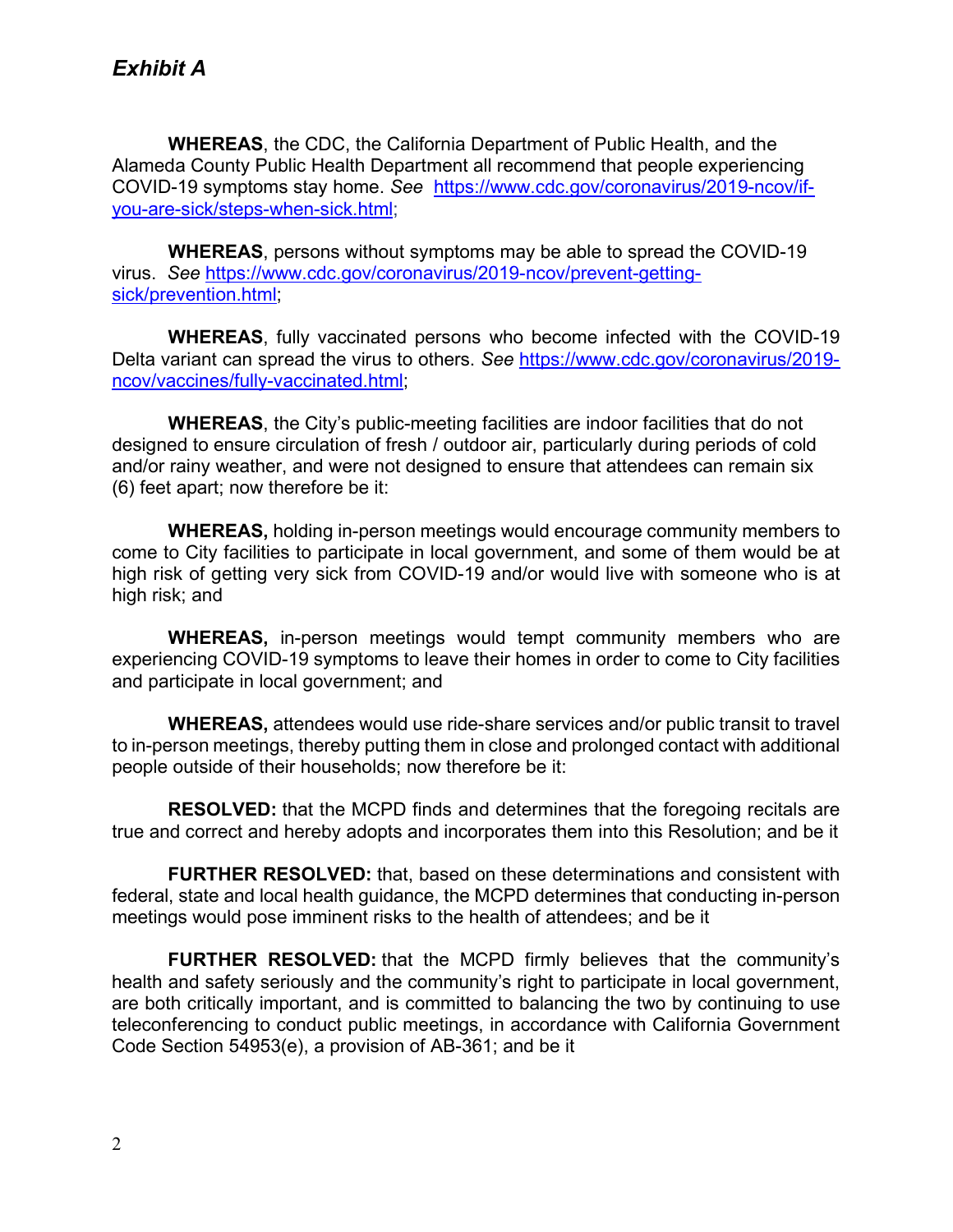**FURTHER RESOLVED:** that the MCPD will renew these (or similar) findings at least every thirty (30) days in accordance with California Government Code section 54953(e) until the state of emergency related to COVID-19 has been lifted, or the MCPD finds that in-person meetings no longer pose imminent risks to the health of attendees, whichever is occurs first.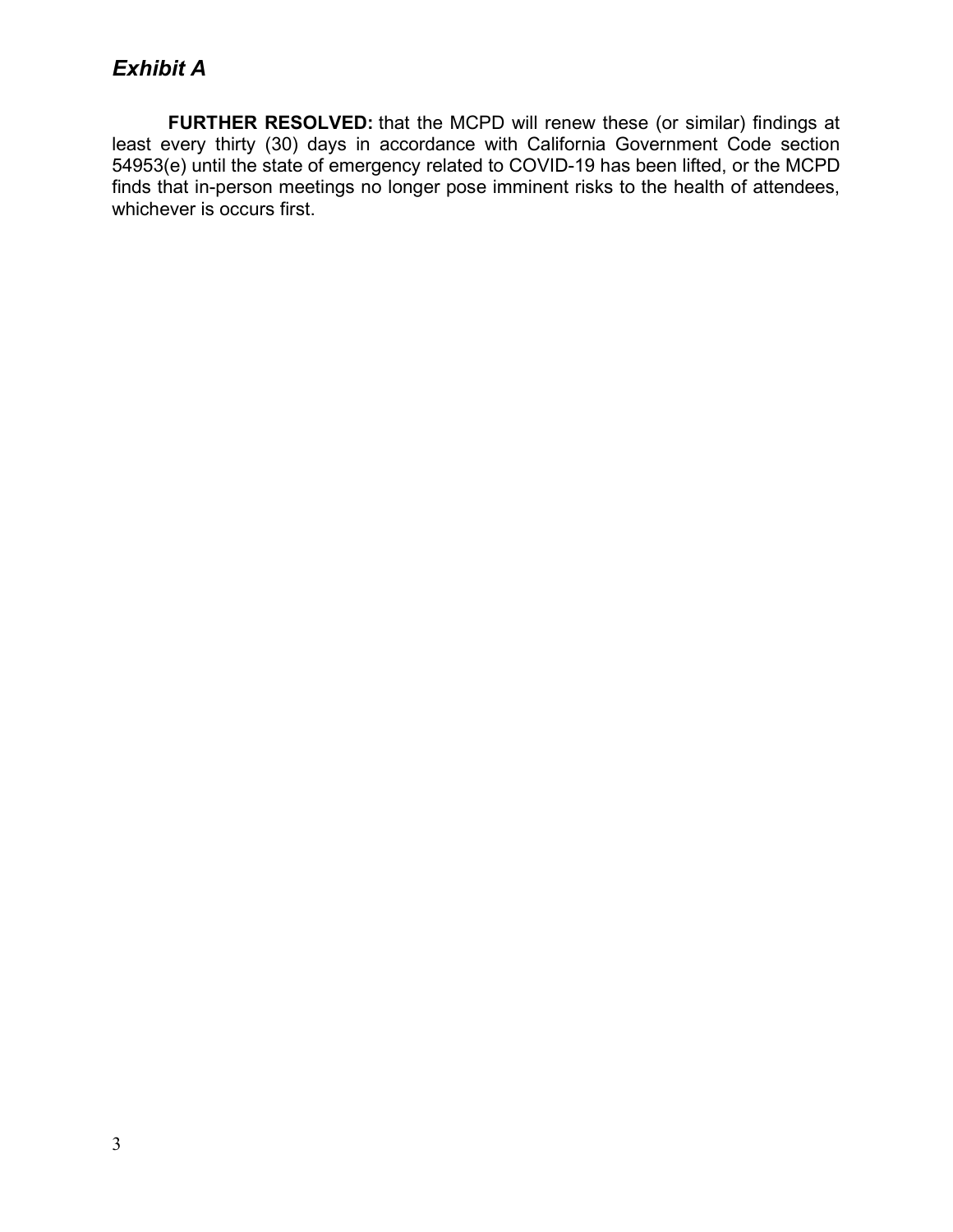

- **TO:** Fdward D. Reiskin **City Administrator**
- **SUBJECT:** Teleconference Meetings of the City Council

| <b>FROM:</b> Richard J. Luna<br>Deputy City Administrator |
|-----------------------------------------------------------|
| <b>DATE:</b> September 28, 2021                           |

**AGENDA REPORT**

City Administrator Approval Machine Date: Sep 29, 2021

#### **RECOMMENDATION**

**Staff Recommends That The City Council Adopt A Resolution Determining That Conducting In-Person Meetings Of The City Council And Its Committees Would Present Imminent Risks To Attendees' Health, And Electing To Continue Conducting Meetings Using Teleconferencing In Accordance With California Government Code Section 54953(E), A Provision Of AB-361.**

#### **EXECUTIVE SUMMARY**

Adoption of the proposed resolution will allow the City Council and its committees to continue meeting by teleconference while compiling with recent changes to the state's open meeting laws. The new legislation requires adoption of such findings to meet by teleconference, and to renew these findings at least every 30 days to remain in compliance with the new requirements.

Adoption of this resolution will not change the current format or structure of the City Council's teleconference meetings, and the public will continue to have the opportunity to participate and provide comments by teleconference.

#### **BACKGROUND / LEGISLATIVE HISTORY**

On March 4, 2020, Governor Gavin Newsom declared a state of emergency related to COVID-19, pursuant to Government Code Section 8625, and such declaration has not been lifted or rescinded [\(https://www.gov.ca.gov/wp-content/uploads/2020/03/3.4.20-](https://www.gov.ca.gov/wp-content/uploads/2020/03/3.4.20-Coronavirus-SOE-Proclamation.pdf) [Coronavirus-SOE-Proclamation.pdf\)](https://www.gov.ca.gov/wp-content/uploads/2020/03/3.4.20-Coronavirus-SOE-Proclamation.pdf). Then on March 9, 2020, the City Administrator in their capacity as the Director of the Emergency Operations Center (EOC), issued a proclamation of local emergency due to the spread of COVID-19 in Oakland, and on March 12, 2020, the City Council passed Resolution No. 88075 C.M.S. ratifying the proclamation of local emergency pursuant to Oakland Municipal Code (O.M.C.) section 8.50.050(C). Resolution No. 88075 C.M.S. remains in effect to this date

[\(https://oakland.legistar.com/View.ashx?M=F&ID=8723696&GUID=7D07B8EC-34D4-4F7E-](https://oakland.legistar.com/View.ashx?M=F&ID=8723696&GUID=7D07B8EC-34D4-4F7E-A3EC-E87F93DE3AA9)[A3EC-E87F93DE3AA9\)](https://oakland.legistar.com/View.ashx?M=F&ID=8723696&GUID=7D07B8EC-34D4-4F7E-A3EC-E87F93DE3AA9).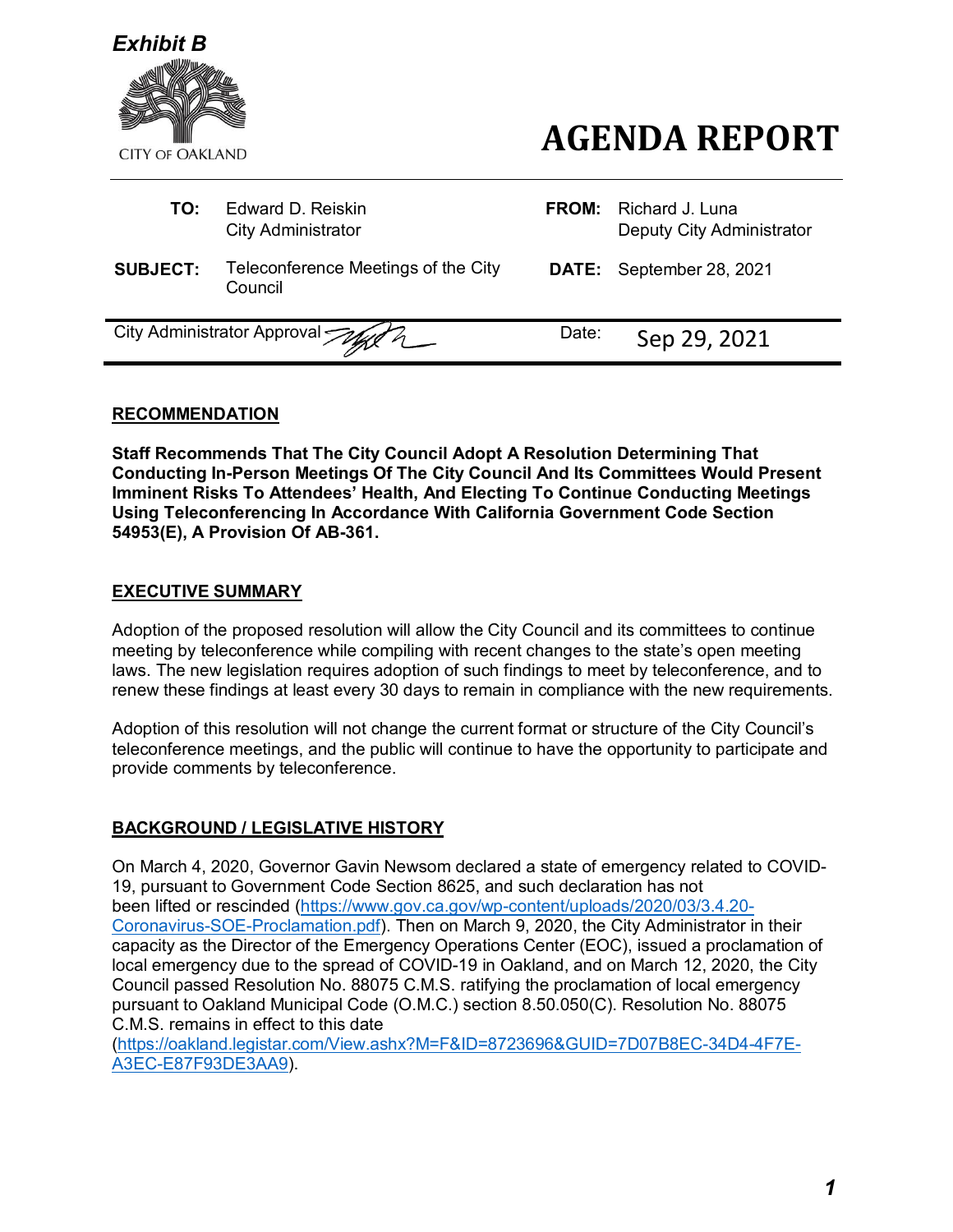On March 27, 2020, the City Council held its first teleconference meeting under the emergency orders. The City uses the Zoom platform to host its teleconference meetings which allows the public to participate and provide comments during the meetings.

Assembly Bill 361 ("AB-361") was signed by the Governor on September 15, 2021, and authorizes local agencies to use teleconferencing without complying with the teleconferencing requirements imposed by the Ralph M. Brown Act ("Brown Act") when a legislative body of a local agency holds a meeting during a declared state of emergency, when state or local health officials have imposed or recommended measures to promote social distancing, during a proclaimed state of emergency held for the purpose of determining, by majority vote, whether meeting in person would present imminent risks to the health or safety of attendees, and during a proclaimed state of emergency when the legislative body has determined that meeting in person would present imminent risks to the health or safety of attendees. Teleconferencing requirements under the Brown Act requires officials to notice the locations where members would participate in the meeting by teleconference, and members of the public would have the opportunity to participate at those noticed locations, among other requirements. Due to social distancing guidance, compliance of these regulations became unpractical during the COVID-19 emergency.

AB-361 provides local agencies the opportunity to continue meeting by teleconferencing, as originally established by the Governor's March 4, 2020 Emergency Order, provided the legislative body adopt such findings as proposed in the resolution.

#### **ANALYSIS AND POLICY ALTERNATIVES**

The City and region are still impacted by the effects of the COVID-19 emergency. The Centers for Disease Control (CDC) recommends physical distancing of at least six (6) feet whenever possible, avoiding crowds, and avoiding spaces that do not offer fresh air from the outdoors, particularly for people who are not fully vaccinated or who are at higher risk of getting very sick from COVID-19 [\(https://www.cdc.gov/coronavirus/2019-ncov/prevent-getting](https://www.cdc.gov/coronavirus/2019-ncov/prevent-getting-sick/prevention.html)[sick/prevention.html\)](https://www.cdc.gov/coronavirus/2019-ncov/prevent-getting-sick/prevention.html). The CDC also recommends that people who live with unvaccinated people avoid activities that make physical distancing hard [\(https://www.cdc.gov/coronavirus/2019-ncov/your-health/about-covid-19/caring-for](https://www.cdc.gov/coronavirus/2019-ncov/your-health/about-covid-19/caring-for-children/families.html)[children/families.html\)](https://www.cdc.gov/coronavirus/2019-ncov/your-health/about-covid-19/caring-for-children/families.html).

The City's public-meeting facilities are indoor facilities not designed to ensure circulation of fresh or outdoor air, particularly during periods of cold and/or rainy weather, and were not designed to ensure that attendees can remain six (6) feet apart. Additionally, holding in-person meetings would encourage community members to come to City facilities to participate in City Council meetings, and some of them would be at high risk of getting very sick from COVID-19 and/or would live with someone who is at high risk.

In-person meetings could also tempt community members who are experiencing COVID-19 symptoms to leave their homes in order to come to City facilities and participate in local government. Attendees may possibly need to use ride-share services and/or public transit to travel to in-person meetings, thereby putting them in close and prolonged contact with additional people outside of their households.